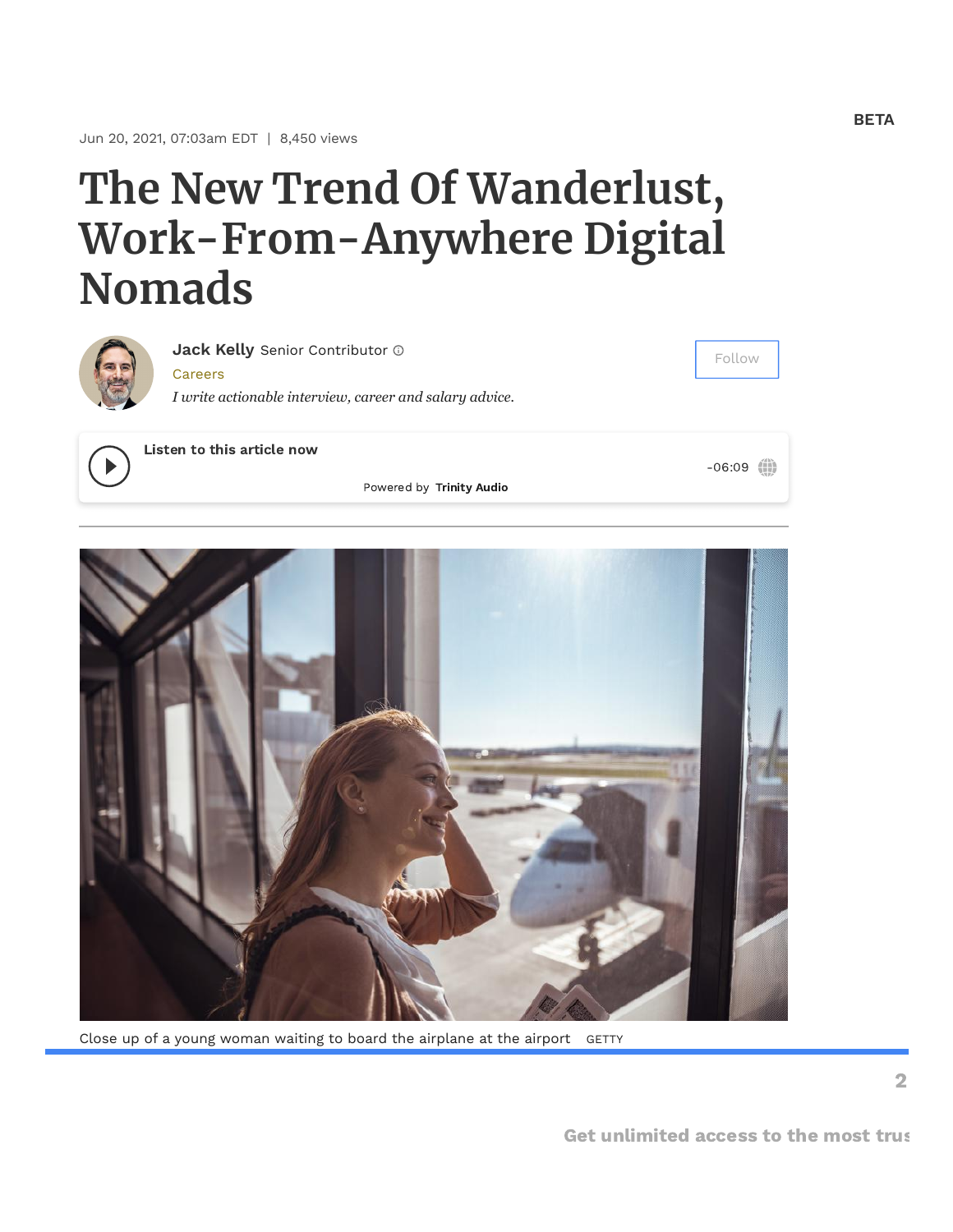[hybrid work model](https://www.forbes.com/sites/jackkelly/2021/05/06/google-announces-a-hybrid----return-to-work-plan-including-both-remote-and-in-office-options/) looks like it will be the new standard. Workers will be in the office two to three days a week and work remotely the rest of the time. There are now other new, different, fun and exciting ways to work.

During the outbreak, there's been a fast-emerging trend of workers taking residence in other countries, as a [digital nomad.](https://www.forbes.com/sites/jackkelly/2020/09/08/digital-nomad-the-new-and-cool-trend-of-working-from-paradise-or-anywhere-in-the-world/) People have taken to doing their jobs at the beach or near ski slopes. Some decided to relocate to lower[cost locations within the United States to save money—while still receiving](https://www.forbes.com/sites/jackkelly/2021/12/29/companies-are-starting-to-pay-people-the-same-if-they-live-in-new-york-city-san-francisco-or-buford-wyoming/) the same pay. Adventurous types traveled to other countries.

### **Blueground Nomads**



Businessman in an uber, excited to be in New York City GETTY

To capitalize on this new and exciting trend, [Blueground,](https://www.theblueground.com/) a proptech company, is reinventing the way people live and work with its new program —Blueground Nomads. The startup offers around 4,000 fully furnished apartments in 15 cities around the world. You could sign up for an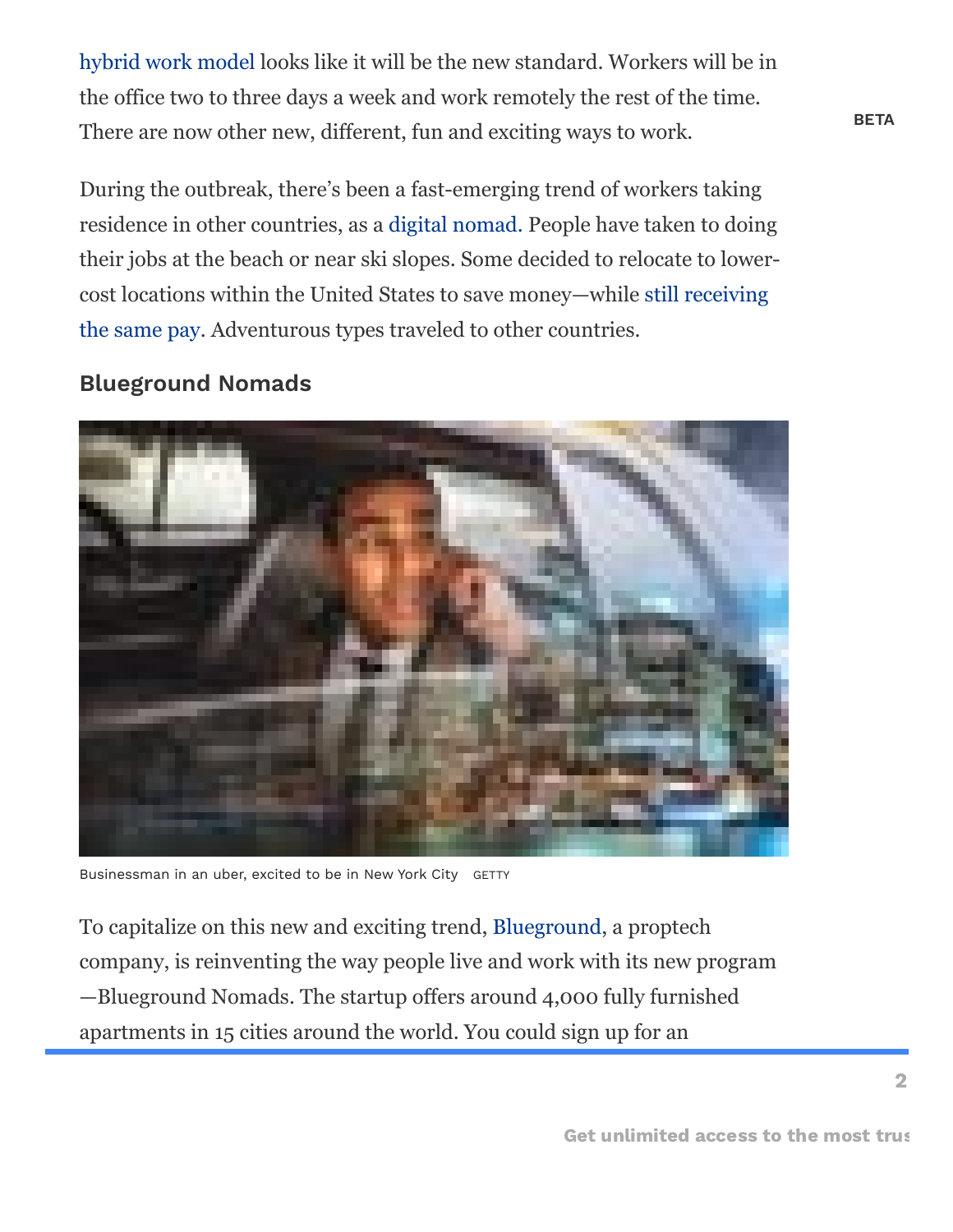longer. It could be in New York, London, Paris, Athens or Vienna. As opposed to Airbnb, where you rent a person's home, Blueground offers corporate apartments to ensure consistency and safety. The company provides a ready-to-move-in apartment, along with the tools needed to work remotely.

#### MORE FOR YOU

**[How This Black Female Founder Created An Award-Winning Luxury Travel](https://www.forbes.com/sites/katherineparkermagyar/2020/07/29/how-this-black-female-founder-created-an-award-winning-luxury-travel-agency/) PR Agency**

**[The Way Companies Treat Their Employees Will Determine If They'll Be](https://www.forbes.com/sites/jackkelly/2021/06/20/the-way-companies-treat-their-employees-will-determine-if-theyll-be-winners-or-losers-in-the-war-for-talent/) Winners Or Losers In The War For Talent**

**[4 Ways To Stop Procrastinating And Start Learning New Career Skills](https://www.forbes.com/sites/williamarruda/2021/06/20/4-ways-to-stop-procrastinating-and-start-learning-new-career-skills/)**

Alex Chatzieleftheriou, the cofounder and CEO of Blueground, said about the program, "Flexibility, exploration and the freedom to choose how and where you spend your time is the essence of Blueground." Chatzieleftheriou traveled extensively for work and has lived in 15 cities around the world. He wants other people to also get "exposed to different geographies and cultures," as it's a "unique opportunity."

## Forbes | For(bes) The Culture

### **The Hub for Black and Brown Business Trailblazers**

Sign up for For(bes) The Culture newsletter, dedicated to elevating and empowering Black and Brown professionals.

| Email address  |                                                                                                                          | Job Title |
|----------------|--------------------------------------------------------------------------------------------------------------------------|-----------|
| <b>Sign Up</b> | You may opt out any time. By signing up for this newsletter, you agree to the<br>Terms and Conditions and Privacy Policy |           |

**BETA**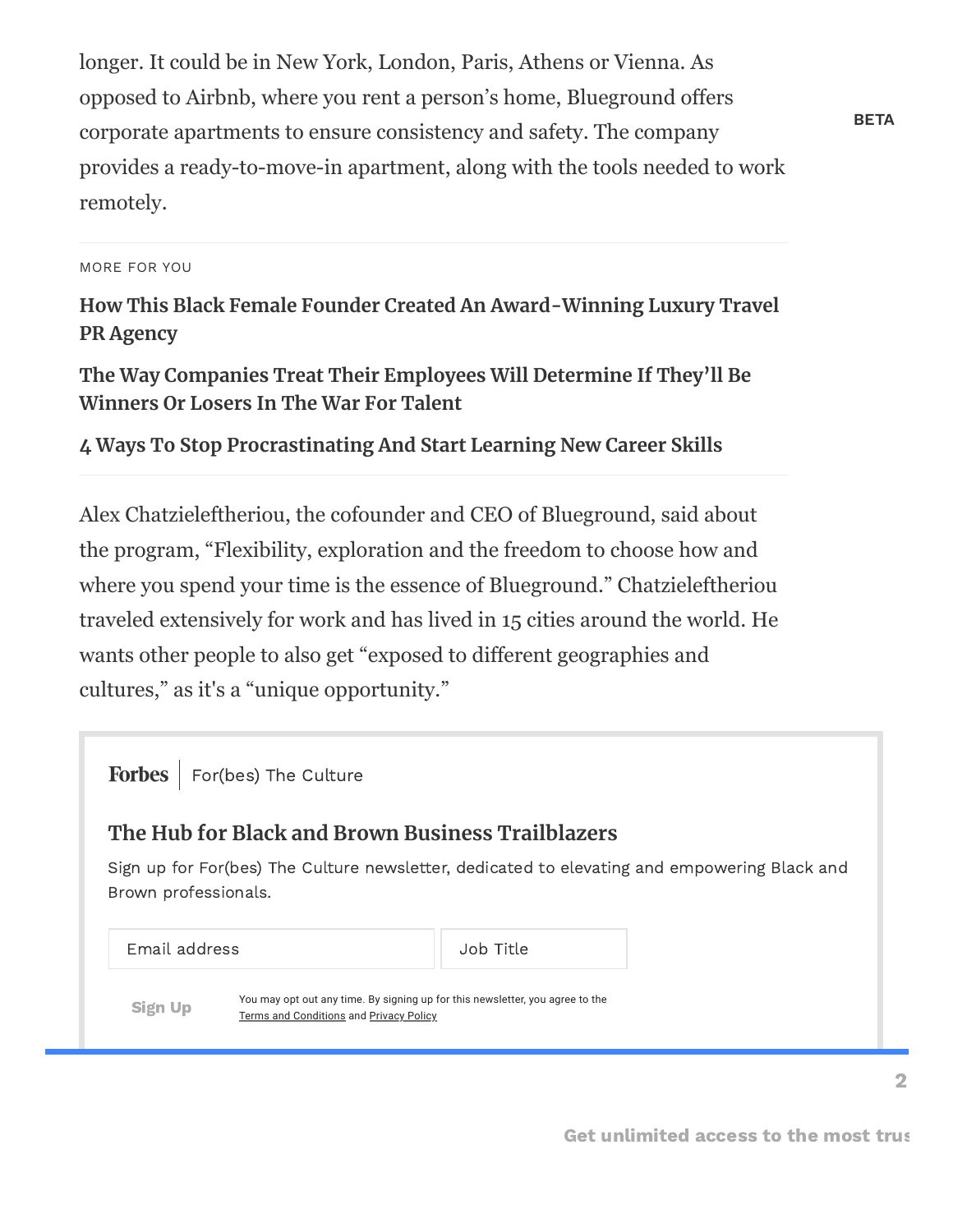Blueground Nomads program, he said, "We're not only providing max flexibility, but we're encouraging our team members to choose the best work environment for them. We're removing obstacles and providing options, opportunities and the tools to experience the world and its cultures."

The real estate startup is positioning itself as the go-to choice for workers who want to travel or move to a new city. The concept is similar to coworking companies, like WeWork.

Blueground partners with real estate landlords and executes long-term leases, which in turn are subleased to the nomad workers on a flexible basis. Just as the co-working spaces offer desks, chairs, phones and conference rooms, Blueground apartments are fully furnished by professional interior designers and equipped with couches, beds, tables, big-screen TVs and other amenities, so people don't have to worry about anything and can just move right in.

# **Leaving Big Cities, Going To Different Exotic Places**

The work-anywhere-in-the-world or digital-nomad movement will continue to accelerate with remote work becoming commonplace. This trend skews toward white-collar workers. During the pandemic, we've seen Wall Street bankers, hedge fund managers, tech titans and others [flee big cities,](https://www.forbes.com/sites/jackkelly/2020/12/14/wall-street-banks-and-tech-companies-are-fleeing-new-york-and-california/) such as New York, for the Hamptons, Palm Beach, Martha's Vineyard, suburbs of Connecticut and New Jersey or jet off to exotic locations.

Several countries encouraged Americans to migrate there with special visas and open arms. Since tourism was down due to the Covid-19 and their [economies hurting, Barbados, Estonia, Bermuda and Georgia opened their](https://www.forbes.com/sites/jackkelly/2020/09/08/digital-nomad-the-new-and-cool-trend-of-working-from-paradise-or-anywhere-in-the-world/) doors to Americans, inviting them to come, work, pay taxes and contribute to the economy.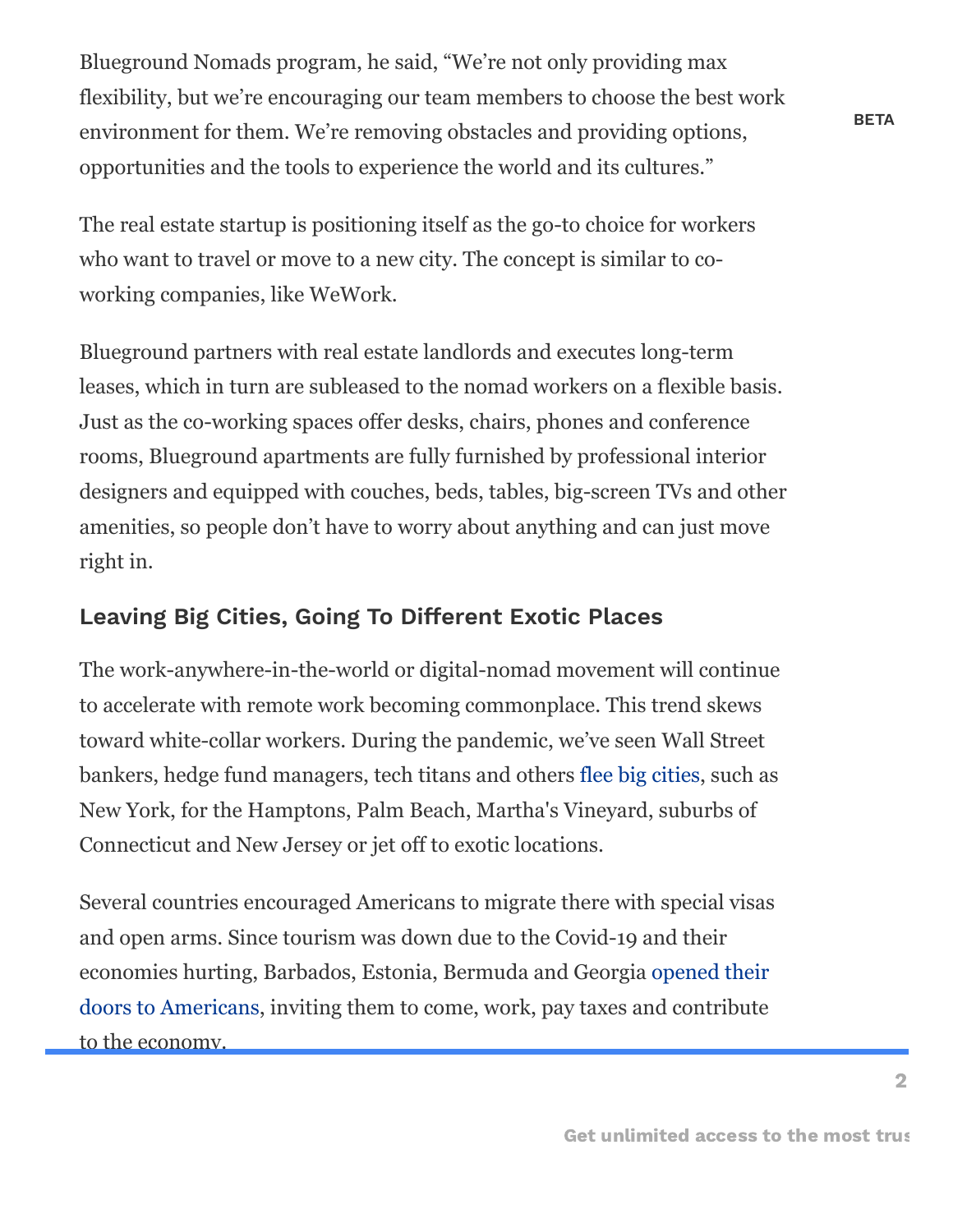lackluster economy—started a program to bring remote workers to the Aloha State.



## **Living The RV Lifestyle**

Young Woman working outside of her RV, using laptop while drinking coffee at camping site GETTY

The same way people view remote work as gaining back freedom, there's been a steady growing movement of people traveling the U.S. in their recreational vehicles (RV) for work and pleasure.

The Escapees RV Club is one of the largest and most active RVing communities in the world. The group has over 60,000 members, around 100 employees and thousands of volunteers. Many members live in their RV year-round. Some travel nonstop and others may spend some weeks or months in one location before moving on. The group covers all ages, including Millennials, Gen-Xers, Baby Boomers and the Greatest

2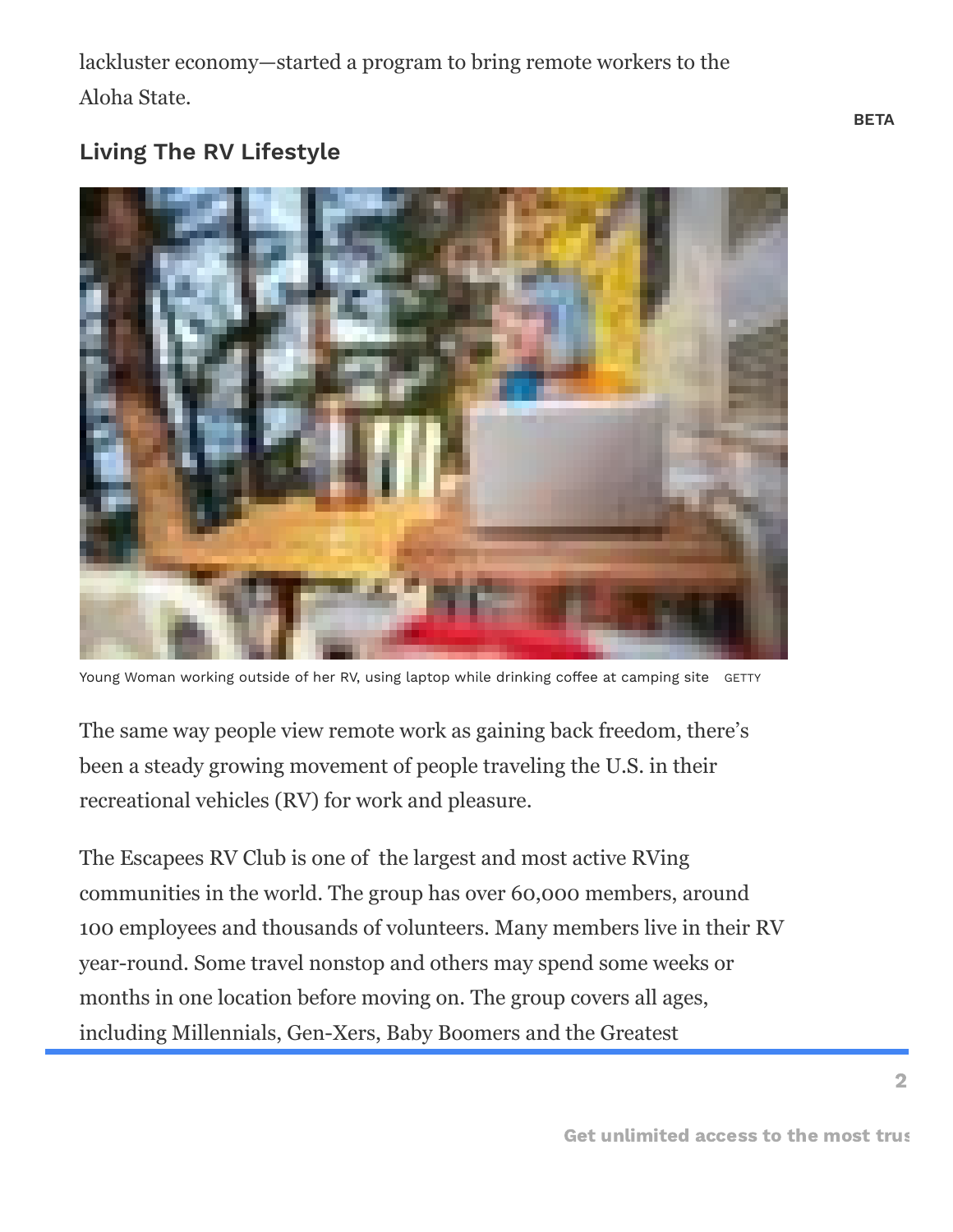[development, and everything in between." The organization says that it's](https://www.escapees.com/about-escapees/who-we-are/) relatively easy to conduct business remotely in an RV from anywhere they want, as "today's sophisticated options for mobile internet make it possible to stay connected and work remotely from almost anywhere."

According to the club, "[The people are] united by our shared love of travel and exploration. We like being independent, self-reliant and, yes, sometimes even a little unconventional. We believe in sharing our knowledge and experience, and caring for our fellow members. And most importantly, we enjoy being part of a community of like-minded folks."

[Lezlie Garr](https://www.linkedin.com/in/resumelezlie/) is a career coach and living the "RV lifestyle." Eschewing houses or apartments, Garr and her partner travel the country in their recreational vehicle. They traverse the U.S., enjoying seeing new sights. Garr is particularly fond of nature. She goes to national parks and visits beautiful scenic locations.

She's not alone. Garr says that so many people have adopted the digital nomad path that many parks are overcrowded, forcing her to focus on paths less traveled. It takes a lot of planning. Garr needs to ensure that she has internet and phone connectivity to work with clients seeking out new jobs, needing help with a résumé and improving interviewing techniques. One of the things she enjoys most is the freedom to pursue her passion for traveling, enjoying new experiences and meeting people from all walks of life, while simultaneously successfully helping her clients.

The pandemic brought us a lot of pain, but it also opened our eyes. We no longer need to be shackled to an office eight to 10 hours a day, five days a week. As workers are regaining power due to a hot job market, they're able to demand flexible options. People can now lead their best lives by working

the way they want from wherever they desire.

2